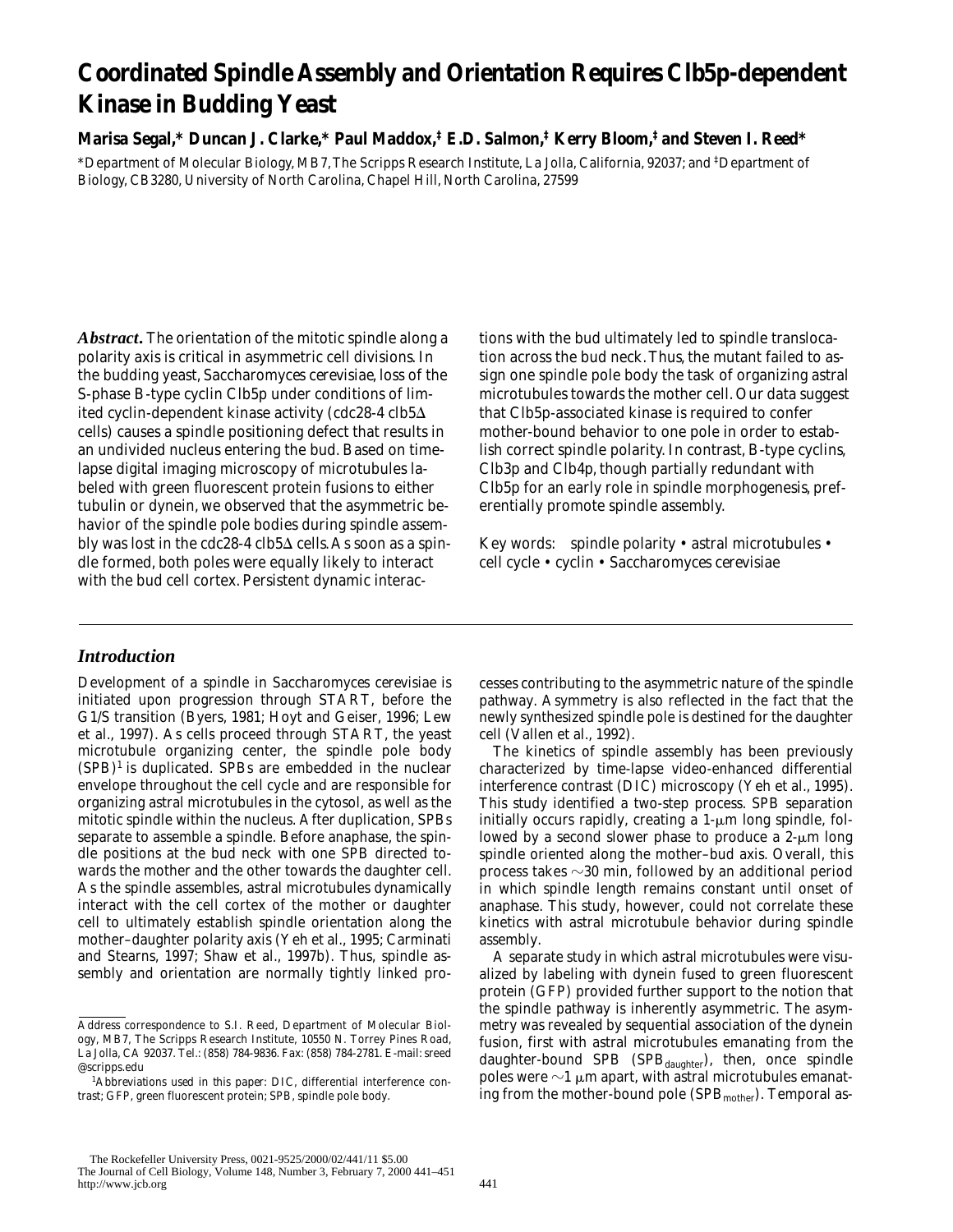sociation of dynein–GFP reflected astral microtubule organization by the SPBs rather than a consequence of microtubule orientation into the bud. Thus, the dynein– GFP label provides valuable information on SPB polarity and astral microtubule behavior in a variety of processes, including spindle orientation and karyogamy (Shaw et al., 1997b; Maddox et al., 1999).

Genetic analysis has implicated B-type cyclin function in spindle assembly. Strains containing multiple *CLB* deletions (e.g.,  $clb1-4\Delta$ , clb3-5 $\Delta$ ), fail to form a bipolar spindle (Surana et al., 1991; Fitch et al., 1992; Schwob and Nasmyth, 1993). Yet, due to functional redundancy, the relative contribution of individual Clbs in the various aspects of the spindle pathway has not been precisely determined.

We have previously described a spindle positioning defect associated with loss of the S-phase cyclin Clb5p under conditions in which the cyclin-dependent kinase Cdc28p is partially impaired (*cdc28-4 clb5*D cells). The *cdc28-4* allele, hypomorphic at permissive temperature, confers a sensitized environment for the genetic analysis of loss of individual cyclins (Segal et al., 1998). This strategy circumvents the problem of functional redundancy among the Clbs (Fitch et al., 1992; Richardson et al., 1992; Schwob and Nasmyth, 1993). The positioning defect in *cdc28-4*  $clb5\Delta$  cells ultimately perturbed spindle dynamics at the metaphase to anaphase transition, resulting in a terminal phenotype characterized by an undivided nucleus migrating into the bud. The Clb5p requirement for correct spindle positioning, however, was restricted to a temporal window at the G1/S boundary, coincident with the normal time of Clb5p-associated Cdc28p kinase activation (Segal et al., 1998).

In the present study, we have investigated the primary defect that results in nuclear mispositioning in *cdc28-4*  $\mathit{clb5}\Delta$  cells. We show that spindle polarity is normally established at the time of SPB separation and that Clb5p kinase is required to correctly coordinate these two processes. Based on time-lapse microscopy of microtubules labeled with GFP fusions to either tubulin or dynein, the asymmetric behavior of SPBs during spindle assembly was lost in the *cdc28-4 clb5*∆ cells: the mutant failed to assign one SPB the task of organizing astral microtubules towards the mother cell. At the same time, the kinetics of spindle assembly was altered in these cells. The combination of both defects results in symmetric spindles with astral microtubules from both poles initially interacting with the bud. Thus, Clb5p-associated kinase coordinates spindle assembly and orientation to confer mother-bound behavior to one SPB to establish correct spindle polarity. In contrast, Clb3p and -4 were not required for polarity establishment; these B-type cyclins contributed to spindle morphogenesis by promoting spindle assembly. These results indicate that both establishment of spindle polarity and spindle assembly are differentially subjected to cell cycle control.

## *Materials and Methods*

#### *Yeast Strains, Genetic Procedures, Media, and Growth Conditions*

Strains MYT1010, *MATa/*a *cdc28-4/cdc28-4 GAL1:CLB5-TRP1/trp1*

*HIS3:GFP:TUB1*-*URA3/ura3*; MYT1416, *MATa/*a *cdc28-4/cdc28-4 clb5:: ARG4/clb5::ARG4 GAL1:CLB5-TRP1/trp1 HIS3:GFP:TUB1-URA3/ ura3;* and MYT2426, *MATa/*a *cdc28-4/cdc28-4 clb3::TRP1/clb3::TRP1 clb4::HIS2/clb4::HIS2 GAL1:CLB5-LEU2/leu2 HIS3:GFP:TUB1-URA3/ ura3*, or isogenic versions carrying a *MET3:CLB5* construct instead of the *GAL1:CLB5* plasmid were previously described (Segal et al., 1998). Deletion of *DHC1* was constructed as previously described (Li et al., 1993). Standard yeast media and genetic procedures were used (Sherman et al., 1986). Yeast cultures were grown at  $23^{\circ}$ C unless indicated.

## *Digital Imaging Microscopy in Live Cells Expressing GFP–TUB1*

Cells were grown to  ${\sim}5 \times 10^6$  cells/ml in selective 3% galactose/0.1% dextrose medium and collected by filtration for a 2-h shift on selective glucose medium at 23°C to repress *CLB5* expression. Cells were then mounted in the same medium containing 25% gelatin to perform time-lapse recordings at room temperature as described (Shaw et al., 1997a; Maddox et al., 1999). In brief, a total of five fluorescence images were acquired at a Z-distance of 0.75  $\mu$ m between each plane. A single bright-field image was taken in the middle focal plane. This acquisition regime was repeated at 30- or 60-s intervals. Images were processed as previously described (Shaw et al., 1997a,b; Maddox et al., 1999) using Metamorph software (Universal Imaging). Quantitation of oriented astral microtubules organized by the  ${\rm SPB}_{\rm mother}$  or  ${\rm SPB}_{\rm daughter}$  was carried out by scoring single digital images corresponding to cells at metaphase with  $\sim$ 2- $\upmu$ m spindles observed in 22 independent time-lapse series.

Still cell images (see Figs. 4 and 5) were captured using 100% incident light intensity and 500-ms exposures to optimize visualization of astral microtubules. Spindle measurements in digital images were carried out as previously described (Segal et al., 1998).

## *Digital Imaging Microscopy in Live Cells Expressing DHC1–GFP*

Recordings were performed in cells transformed with pKBY701. This construct expresses a dynein–GFP fusion under the control of the *GAL1* promoter (Shaw et al., 1997b). Strains MY1010GD, *MATa/*a *cdc28-4/cdc28-4 MET3:CLB5-TRP1/trp1 [GAL1:DHC1:GFP]*; or mutant MY1416GD, *MATa/*a *cdc28-4/cdc28-4 clb5::ARG4/clb5::ARG4 MET3:CLB5-TRP1/ trp1[GAL1:DHC1:GFP]* were grown to midlog phase in selective dextrose lacking methionine (for expression of *CLB5* under the control of the *MET3* promoter). Cells were then transferred to selective galactose medium supplemented with methionine (to induce *DHC1–GFP* expression and repress *CLB5*) for 2 h at room temperature. Recordings and image processing were performed as described (Shaw et al., 1997b).

## *Results*

## *Astral Microtubule Behavior during Spindle Assembly*

We have previously assigned a role for Clb5p-dependent kinase at an early step of the spindle pathway. Loss of Clb5p under conditions of limiting Cdc28p activity (*cdc28-4*  $\mathit{clb5}\Delta$  at permissive temperature) resulted in a spindle positioning defect before anaphase (Segal et al., 1998).

Dynamic astral microtubule interactions play a critical role in the establishment of spindle orientation (Carminati and Stearns, 1997; Shaw et al., 1997b). To determine the possible contribution of Clb5p to this process, we undertook a detailed analysis of astral microtubule behavior throughout spindle assembly by time-lapse microscopy in live cells.

Recordings were carried out in parental *cdc28-4* and mutant *cdc28-4 clb5*D diploids expressing a GFP–Tub1 fusion (Straight et al., 1997) to visualize both astral microtubules and spindle structures. Fig. 1 shows a representative recording  $(n = 15)$  of parental  $cdc28-4$  cells. A budded cell oriented astral microtubules towards and into the bud (Fig. 1, 9 min, arrowhead) while the SPBs remained side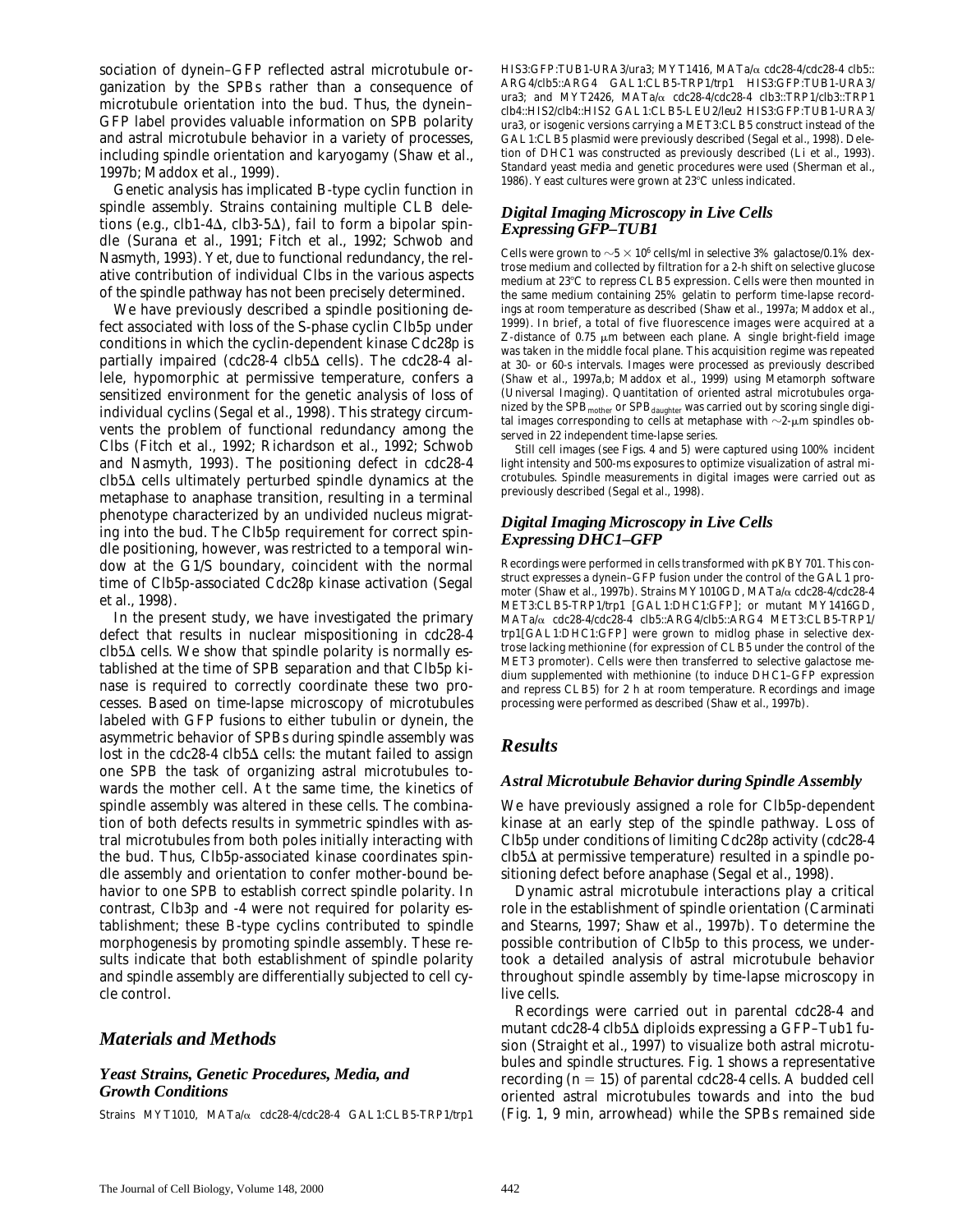

*Figure 1.* Spindle assembly in a *cdc28-4* diploid cell expressing a GFP–Tub1 fusion. A, Time-lapse series showing formation of a mitotic spindle in a *cdc28-4* cell. Astral microtubule interactions with the bud and with the vicinity of the neck cortex (organized by the  $SPB_{doubter}$  and  $SPB<sub>mother</sub>$ , respectively) contribute to spindle orientation. Selected frames from a 65-min time-lapse experiment are shown. Numbers correspond to the time elapsed in minutes relative to bud emergence. Arrowheads are described in the text. Bar, 2  $\mu$ m. B, Cartoon of microtubule structures and cell outline for the indicated frames. Asterisk indicates  $SPB_{dauge}$ . C, Kinetics of spindle assembly in a *cdc28-4* cell. A representative time-lapse series was plotted from onset of SPB separation to initiation of spindle elongation at anaphase. For statistical information, see Table I.

by side facing the bud neck (Fig. 1, 9–37 min). During SPB separation, astral microtubules emanating from one SPB dynamically interacted preferentially with the bud cortex  $(SPB_{daughter};$  Fig. 1, 39–40 min, small arrowhead). At the same time, astral microtubules from the  $SPB<sub>mother</sub>$  first interacted with the mother cortex in the vicinity of the bud neck (Fig. 1, 39–40 min, large arrowhead). Therefore, spindle polarity is already evident during SPB separation. As spindle development progressed, the astral microtubules of the SPB<sub>mother</sub> dynamically interacted with the mother cell cortex at points progressively further away from the bud neck (Fig. 1, 42–58 min, large arrowhead). As a result of these interactions, the SPB<sub>mother</sub> was pushed away from the bud neck, promoting rotation of the spindle into the mother cell as the spindle assembled, thus ultimately orienting the spindle along the mother–bud axis (Fig. 1, 58– 65 min). Once oriented, mobility of the spindle was restricted along the mother–bud axis. This sequence of events suggests that the initial astral microtubule interactions in the vicinity of the neck may be important for correct orientation of the SPB<sub>mother</sub>.

The kinetics of SPB separation and spindle formation were consistent with the previous analysis of DIC timelapse series that identified a two-step process (Yeh et al., 1995). From our data (Fig. 1 C; Table I), an  $\sim$ 1-µm spindle  $(1.2 \pm 0.2 \mu m)$  was formed initially. This step took  $\sim 12$ min. During this first phase, astral microtubules emanating from the SPB<sub>mother</sub> interacted primarily with the cortex near the bud neck. Then, SPB separation proceeded to produce an  $\sim$ 2- $\mu$ m spindle oriented along the mother– daughter axis (Fig. 1 C; Table I). During this second phase, microtubules emerging from the  $SPB<sub>mother</sub>$  grew into the mother cell and interacted further away from the neck. Once spindles became oriented along the mother–bud axis, astral microtubules from the  $SPB<sub>mother</sub>$  grew exclusively into the mother cell  $(100\%, n = 39)$ , whereas astral microtubules from the SPB<sub>daughter</sub> mainly grew into the  $bud (88\%, n = 42).$ 

We conclude that spindle polarity is specified soon after, or concomitant with, SPB separation, leading to differential astral microtubule interactions: either with the bud cortex or the bud neck region, respectively. Thus, the resulting asymmetric behavior of the two SPBs is a critical determinant of spindle polarity and orientation.

#### *Spindle Assembly and Orientation in cdc28-4 clb5*D *Cells*

In contrast to parental cells, in *cdc28-4 clb5*D diploids, astral microtubules from both SPBs dynamically interacted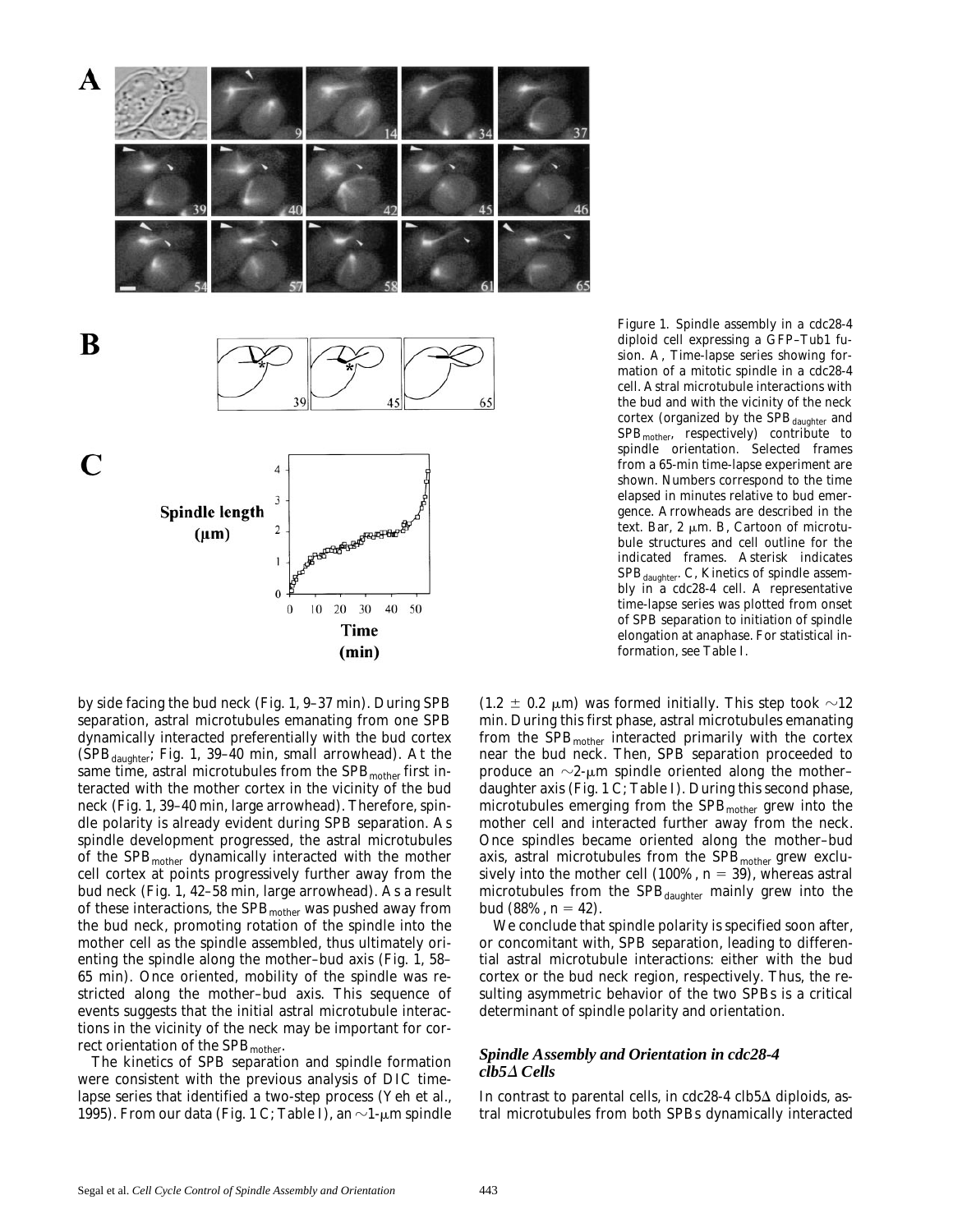Table I. Analysis of Spindle Morphogenesis in Parental and clb – Mutants

| Strain                  |                           | Spindle Assembly <sup><math>\ddagger</math></sup> |                       |                            |
|-------------------------|---------------------------|---------------------------------------------------|-----------------------|----------------------------|
|                         | Onset of spindle assembly | $\sim$ 1 µm                                       | $\sim$ 2 µm           | Preanaphase spindle length |
|                         | $min*$                    | min                                               | mın                   | $\mu$ m                    |
| $cdc28-4$               | $37 \pm 5$ , $n = 15$     | $12 \pm 3$ , $n = 15$                             | $19 \pm 5$ , $n = 13$ | $2.0 \pm 0.2$ , $n = 24$   |
| $cdc28-4\,clb5$         | $34 \pm 7$ , $n = 22$     | $7 \pm 3$ , $n = 26$                              | $7 \pm 3$ , $n = 26$  | $2.2 \pm 0.5$ , $n = 31$   |
| $cdc28-4 \; cb3 \; cb4$ | $72 \pm 9$ , $n = 6$      | $11 \pm 2$ , $n = 6$                              | $12 \pm 4$ , $n = 8$  | $2.3 \pm 0.4$ , $n = 11$   |

\*Timing was relative to bud emergence.

 $\dagger$   $\sim$  1  $\mu$ m, Time from initiation of spindle assembly until length remained constant for at least 5 min;  $\sim$  2  $\mu$ m, additional time to produce a preanaphase spindle.

with the bud cortex as soon as SPB separation occurred (Fig. 2). Astral microtubules from both SPBs at onset of SPB separation were more evident in cells expressing a dynein–GFP fusion, since the strong fluorescence of Tub1– GFP label associated with the spindle makes visualization of astral microtubules particularly difficult (Fig. 2, 39 min,

and Fig. 3 C). Astral microtubules from both SPBs entering the bud can be clearly seen in the time-lapse series shown in Fig. 2 at 42 min after bud emergence. The interactions with the bud cortex continued throughout the process of spindle assembly  $(90\%, n = 22;$  Fig. 2, cell A). Overall, both poles seemed equally likely to establish dy-



*Figure 2.* Spindle assembly in a  $cdc28-4$   $clb5\Delta$ diploid cell expressing a GFP–Tub1 fusion. A, Time-lapse series showing formation of a mitotic spindle (cell A) in a *cdc28-4 clb5* $\Delta$  cell. During spindle assembly both SPBs organize astral microtubules interacting with the bud cortex. Microtubules from both poles entering the bud are seen at 42 min after bud emergence. A second cell already blocked late at metaphase is shown (cell B). Notice the large bud size of this cell (top) already in the first frame. In this cell, microtubules from both poles are directed towards the bud (visible in frames 49 and 50). Selected frames from a 145-min time-lapse experiment are shown. Numbers correspond to the time elapsed in minutes relative to bud emergence for cell A. Bar, 2  $\mu$ m. B, Cartoon of microtubule structures and cell outline for the indicated frames (cell A). C, Kinetics of spindle assembly in a *cdc28-4 clb5* $\Delta$ cell  $(\Box)$  from onset of SPB separation. For reference, the kinetics of the parental cell shown in Fig. 1 C has been overlaid (gray line). For statistical information, see Table I.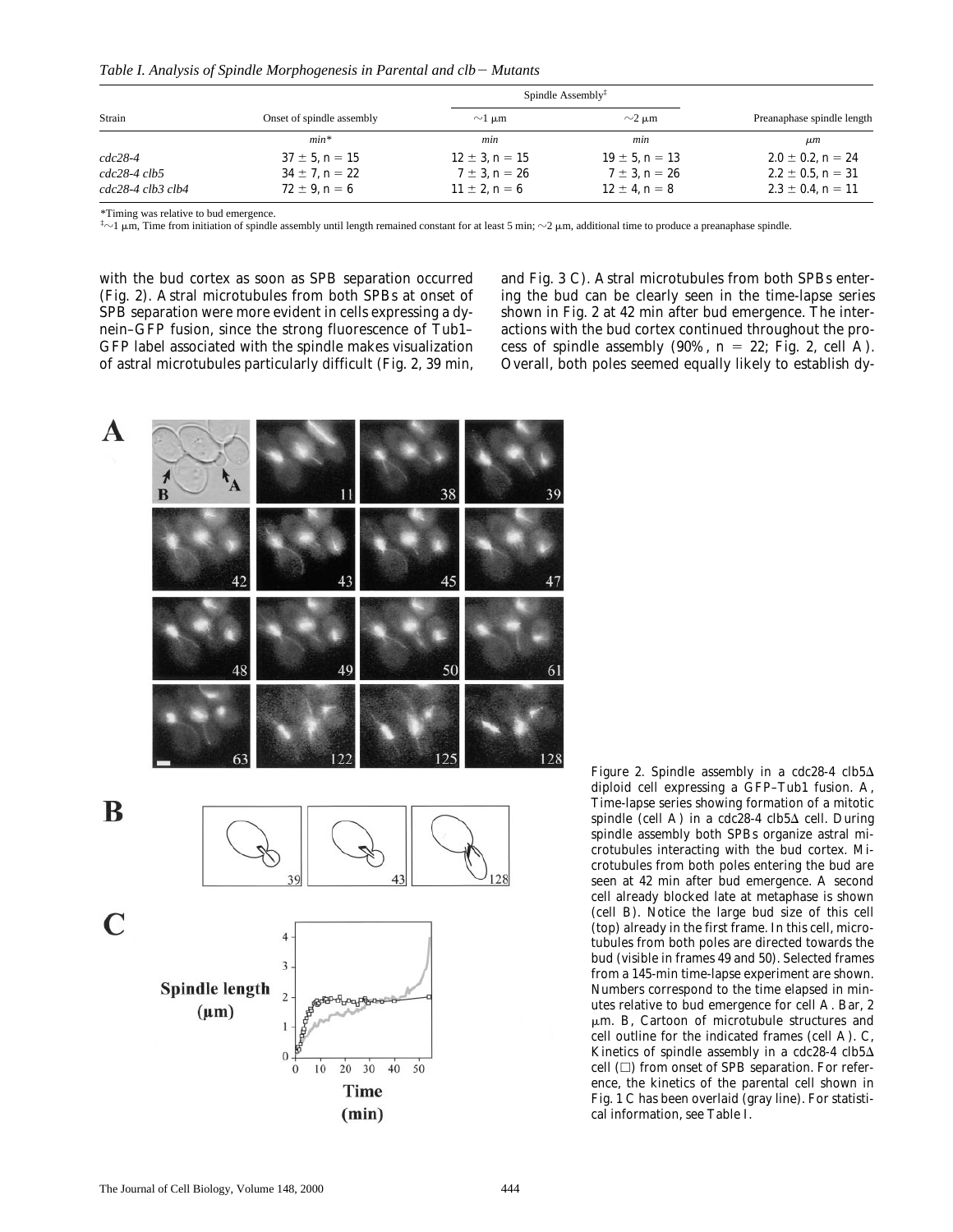C







*Figure 3.* Dynein–GFP accumulation at the SPBs and astral microtubule behavior during spindle assembly. A and B, SPBs and astral microtubules visualized with a dynein-GFP fusion during spindle assembly in a cdc28-4 cell. A, Initially the SPB<sub>daughter</sub> is labeled. The second SPB (large arrowhead, 0–5 min) acquires fluorescence once SPB separation has occurred. Small arrowhead, SPB daughter. B, Plot showing line scans through the axis of the spindle corresponding to each time frame in A. Pole to pole distance at time 0 was 1.1  $\mu$ m and increased to 1.3 μm by 19 min. C and D, Symmetric behavior of SPBs during spindle assembly in a *cdc28-4 clb5*Δ cell. C, Both SPBs are already labeled at onset of SPB separation (arrowheads, 0–4 min). Microtubules from both poles enter the bud as the spindle forms, corresponding to the behavior observed in cells expressing the GFP–Tub1 fusion. D, Plot showing line scans through the axis of the spindle corresponding to each time frame in B. Pole to pole distance was 0.5  $\mu$ m at 0 min and increased to 2.0  $\mu$ m by 4 min. Poles appear closer at time points 35–40 min due to spindle rotation away from the axis of measurement. Numbers indicate time elapsed in minutes relative to the first frame in which the two SPBs become visible. Bars, 2  $\mu$ m.

namic interactions with the daughter cell cortex  $>40$  min after SPB separation. The dynamic nature of these interactions with the bud was evident from the fact that assembled spindles were abnormally mobile and initially tended to orient orthogonally relative to the mother–bud axis. This reflected net force between both SPBs and the bud cortex. Due to these pulling forces, spindles eventually translocated across the neck into the bud (Fig. 2, 122 min), as has been previously described (Segal et al., 1998).

The kinetics of SPB separation was dramatically affected in this mutant. Contrary to the two-step spindle assembly observed in parental *cdc28-4* diploids (Fig. 1 C) or wild-type cells (not shown; Yeh et al., 1995), *cdc28-4 clb5* mutants appeared to assemble a spindle in one step (Fig. 2 C). While parental cells completed spindle assembly in  $\sim$ 30 min, the mutant formed  $\sim$ 2-µm spindles in seven minutes (Table I).

After spindle assembly, most cells failed to proceed with spindle elongation. During the block, spindles tended to become aligned with respect to the mother–bud axis. This was due to the restrictions in orientation imposed by occasional transits of the spindle across the bud neck. However, polarity was still disrupted since both poles continued to interact with the bud cortex (Fig. 2, cell B). After a prolonged block, astral microtubules directed towards the daughter cell cortex seemed functional, but those growing into the mother cell became abnormally long and curved. It is possible that this behavior resulted from lack of initial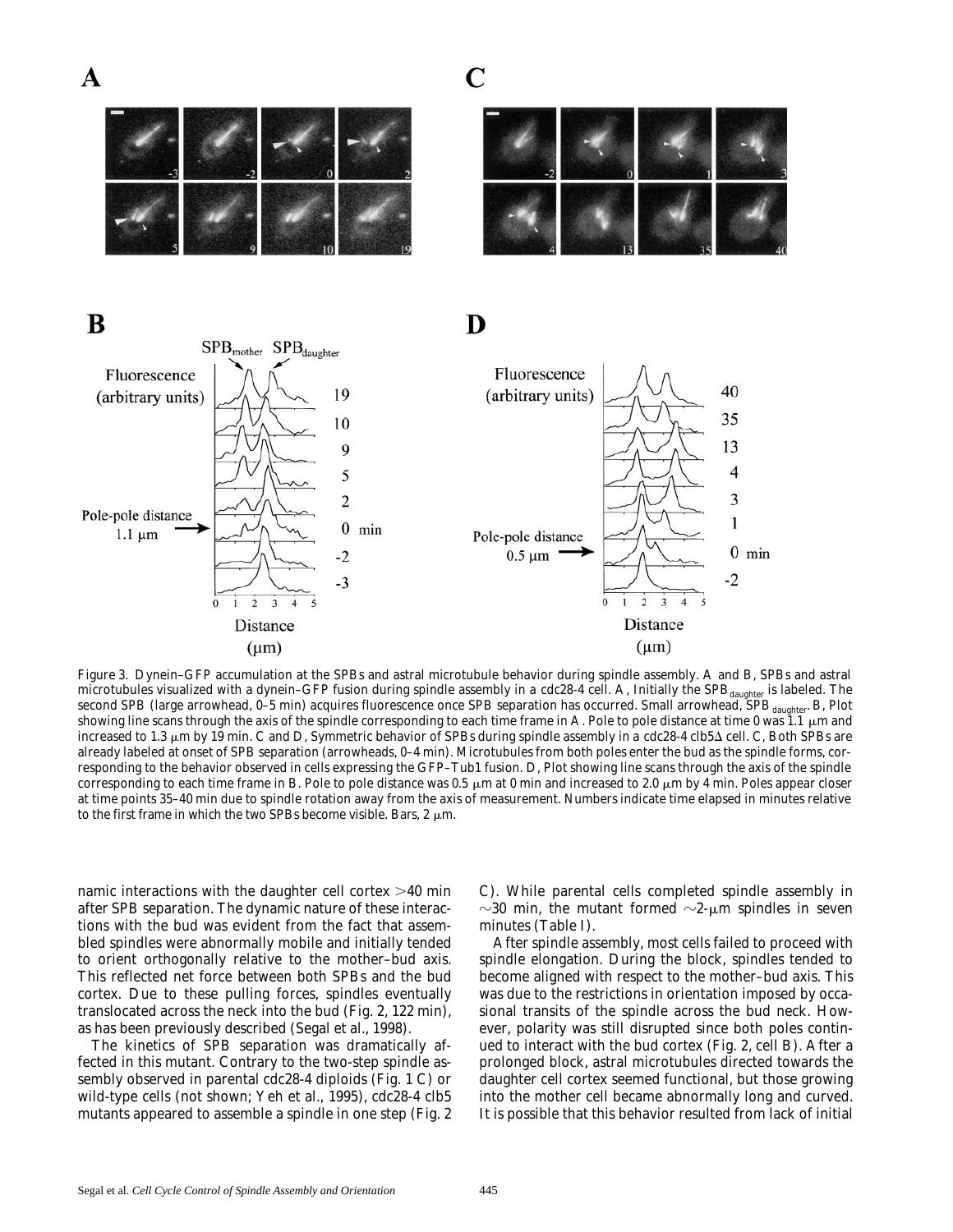interactions between these mother-bound microtubules and the neck cortex. This corresponded to the terminal phenotype previously described for this mutant.

These data suggest that Clb5p-dependent kinase ensures that SPBs become asymmetric regarding their ability to promote specific astral microtubule interactions either with the mother or daughter cell cortex in tight coordination with spindle assembly. In addition, our results suggest a direct or indirect role for Clb5p in regulating the kinetics of spindle assembly.

#### *Dynein–GFP Labeling and Spindle Symmetry*

Differential association of dynein fusion proteins with each SPB throughout the cell cycle has demonstrated the inherent asymmetry of the SPBs during spindle morphogenesis (Yeh et al., 1995; Shaw et al., 1997b). The fact that both SPBs in *cdc28-4 clb5* $\Delta$  cells appeared to organize astral microtubules that interacted with the bud cortex during spindle assembly suggested that the inherent polarity of the spindle might be disrupted in *cdc28-4 clb5*D cells. To address this issue, parental and *cdc28-4 clb5*D mutant cells expressing a dynein–GFP fusion were studied by timelapse digital imaging microscopy. As previously reported (Shaw et al., 1997b), otherwise wild-type diploids displayed the characteristic lag in dynein–GFP acquisition to the SPB<sub>mother</sub> (delayed acquisition in ten out of ten events; not shown). Parental *cdc28-4* diploids behaved like wildtype cells (delayed acquisition 11 out of 13 events; Fig. 3, A and B). In other words, the  $SPB<sub>mother</sub>$  was not labeled until the spindle was at least 1  $\mu$ m long (1.1  $\pm$  0.2  $\mu$ m, *n* = 11). At this time, the  $SPB<sub>mother</sub>$  was weakly labeled (Fig. 3 A, 0 min) as in wild-type cells. Label gradually increased until it reached comparable intensities to the SPB<sub>daughter</sub> (Fig. 3 B).

This asymmetric behavior, however, was lost in *cdc28-4 clb5*D diploids. Both SPBs were labeled and visible as soon as SPBs separated (no lag in eight out of eight events, pole to pole distance  $0.45 \pm 0.1$  µm; Fig. 3, C and D, 0 min). The absence of any observable lag in the acquisition of dynein–GFP correlated with the fact that both SPBs promoted interactions with the bud cortex.

Previous digital imaging microscopy studies using the same fusion have indicated that astral microtubules mediate dynein–GFP labeling of the SPB (Shaw et al., 1997b; Maddox et al., 1999). Thus, dynein–GFP label acts as a "read out" for the delayed presence of microtubules emerging from the  $SPB<sub>mother</sub>$ . Such built-in delay in astral microtubule organization, relative to SPB separation, may constitute the basis for correct spindle orientation, as previously suggested by Shaw et al. (1997b).

Consistent with dynein not being a direct mediator of daughter-bound polarity, deletion of *DHC1*, the gene encoding dynein heavy chain (Eshel et al., 1993; Li et al., 1993), did not suppress the polarity defect observed in *cdc28-4 clb5*D cells. Astral microtubule behavior was examined after a four-hour shift of a *cdc28-4 clb5* $\triangle$  *dhc1* $\triangle$ *GAL1-CLB5* strain to glucose. Initial symmetric astral microtubule interactions with the bud occurred in *cdc28-4*  $clb5\Delta$  *dhc1* $\Delta$  as in *cdc28-4 clb5 DHC1* cells (Fig. 4). In addition, 10% of cells displayed a combination of the polarity defect of *cdc28-4 clb5*D and the astral microtubule



*Figure 4.* Definition of spindle polarity is not affected in  $dhc1\Delta$ mutants. Cells were grown on 3% galactose–0.1%glucose synthetic medium followed by a 4-h shift to glucose synthetic medium to repress *GAL1*-*CLB5* expression necessary for viability of *cdc28-4 clb5* diploids. Cells were examined microscopically and scored for defects in apparent polarity definition after spindle assembly, irrespective of position or orientation (i.e., astral microtubule interactions with the bud from both poles). Images of cells expressing the GFP–Tub1 fusion were captured as previously described (Segal et al., 1998). Percentages represent the average of two independent counts of 500 cells containing a spindle for the indicated strains. A, Representative stages in *dhc1*A diploids. Spindle polarity is evident as soon as a spindle forms (a and b), as well as in cells undergoing anaphase without the spindle translocating across the neck (c and d). Anaphases in the mother occurred in 12% of cells under the experimental conditions. 98% of cells carrying a spindle exhibited astral microtubules from a single pole interacting with the bud. B, Representative stages in a *cdc28-4 dhc1*D diploid. a, Cell with a short spindle. One pole is interacting with the bud. Also, prominent interactions with the neck are evident. b, Cell containing a short spindle away from the bud neck. c and d, Mispositioned anaphase spindles. Astral microtubules from a single pole interacted with the bud in 95% of cells. C, Representative stages in a *cdc28-4 clb5 dhc1* diploid. a–c, As a spindle forms, both poles interact with the bud as described in Fig. 2. d, Cell with spindle mispositioned in the bud (20% of cells). e–g, Mispositioned anaphase spindles. Both poles still interact with the bud (10% of cells). Bar, 2  $\mu$ m.

behavior characteristic of *dhc1*D mutants. Comparable behavior of astral microtubules from both SPBs was observed even in cells with spindles positioned in the mother (Fig. 4 C). In contrast,  $cdc28-4$  dhc1 $\Delta$  cells displayed correct spindle polarity regardless of spindle positioning, i.e., only a single SPB seemed to associate with the bud via abnormally long astral microtubules.

Overall, the  $dhc1\Delta$  mutation seemed to exacerbate the polarity defect of *cdc28-4 clb5* cells. Presumably, due to the decreased microtubule dynamic instability characteristic of *dhc1* $\Delta$  cells (Carminati and Stearns, 1997), misdirected microtubule attachments were even harder to rectify after spindle assembly. The mutation also increased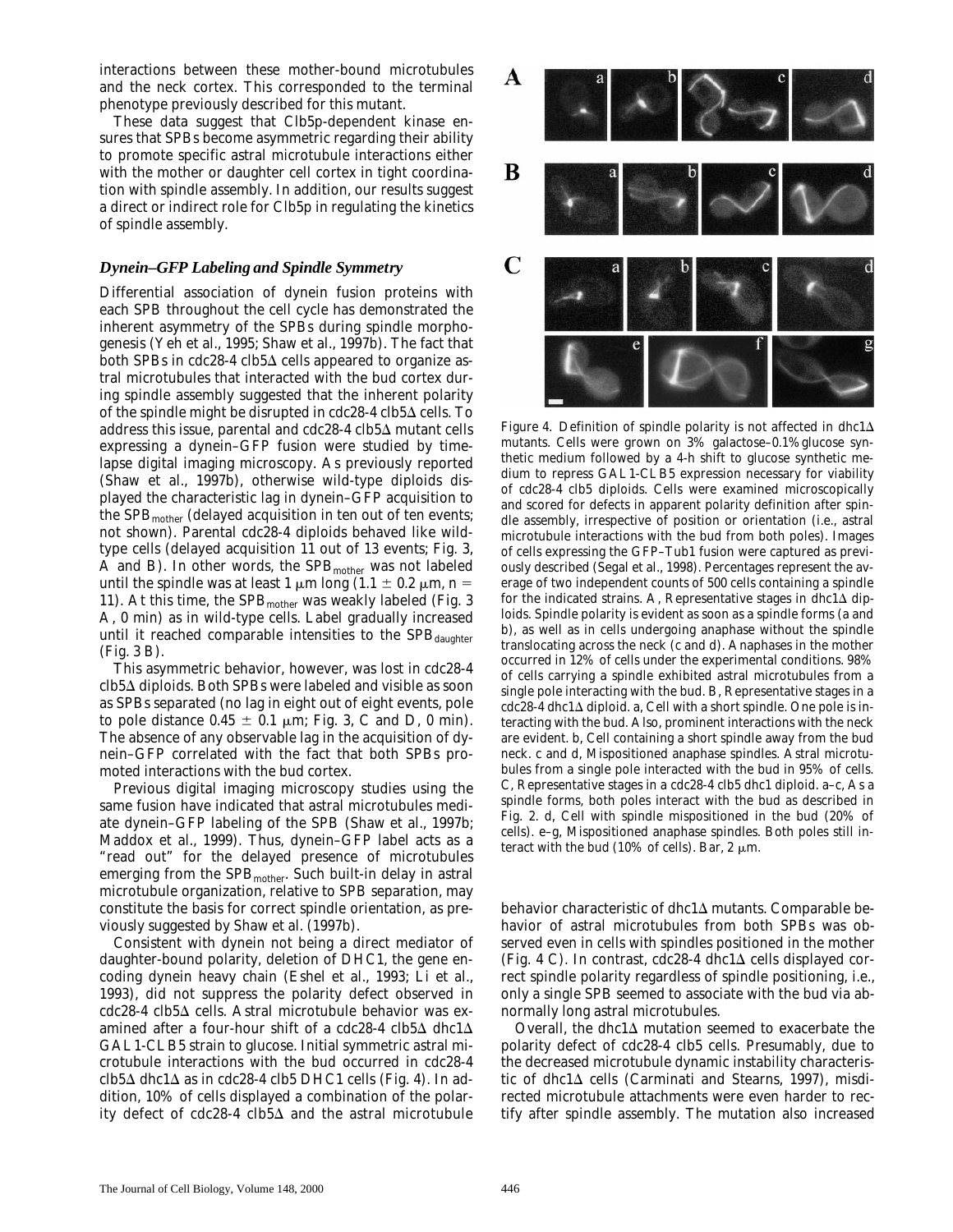the proportion of spindles remaining in the mother cell (irrespective of orientation of astral microtubules into the bud), consistent with dynein's importance in spindle translocation. However, a new spindle-dynamic behavior resulted in this situation. Occasional anaphases in the mother cell stalled, apparently, as a consequence of lack of functional attachments into the mother cell (not shown).

Taken together, these results suggest that the Clb5pdependent kinase effect on inherent spindle polarity was not mediated by dynein activity. However, the resulting genetic interaction emphasizes the contribution of microtubule dynamic instability as a factor in the establishment of correct spindle orientation. The *dhc1* $\Delta$  mutation, however, did not alter the fact that both SPBs ultimately displayed the characteristic daughter-bound behavior of the *cdc28-4 clb5*D mutant, even though translocation across the neck was partially suppressed.

#### *Contribution of Clb3p and Clb4p to Spindle Morphogenesis*

A redundant function early in the spindle pathway has been genetically assigned to Clb5p, Clb3p, and Clb4p. A triple *clb3 clb4 clb5* mutant fails to form a bipolar spindle and arrests with a 2C DNA content (Schwob and Nasmyth, 1993). Nevertheless, the precise role played by each of these cyclins in spindle development has not been addressed.

Using our genetic approach of sensitizing cells to cyclin deficiencies with a mutant Cdc28p kinase, we constructed a strain carrying a *cdc28-4* allele in combination with disruptions at the *CLB3* and *CLB4* loci and expressing the GFP–Tub1 fusion (Segal et al., 1998). The diploid mutant was viable at permissive temperature and displayed comparable temperature sensitivity to a parental *cdc28-4* diploid (data not shown). However, elimination of Clb3p and Clb4p had a profound effect on the cell cycle timing of spindle development. Fluorescence microscopy of cells from an asynchronous culture indicated that a high proportion of large budded cells was apparently delayed for spindle assembly. The percentage of large budded cells that had not initiated spindle assembly was  $21 \pm 2\%$  for parental cells, whereas in *cdc28-4 clb3*∆ *clb4*∆ diploids, it was  $54 \pm 6\%$ . Yet, in the *cdc28-4 clb3 clb4* cells, astral microtubules projecting from the unseparated SPBs were oriented correctly, one bundle towards the mother and one towards the bud, a behavior normally characteristic of cells that have already assembled a spindle (Fig. 5). The fact that *cdc28-4 clb3 clb4* diploids can establish correct spindle polarity, even though SPB separation is delayed, was confirmed by time-lapse microscopy (Fig. 6). The timing of SPB separation was significantly delayed relative to bud emergence (72 min, compared with 37 min in *cdc28-4* cells or 34 min in *cdc28-4 clb5* cells; Table I). Yet, astral microtubule behavior followed a cell cycle pattern comparable to that of parental *cdc28-4* cells (Fig. 1). Since attachments appeared to orient before SPB separation (Fig. 5 C and Fig. 6, 41–73 min), spindle orientation along the mother–bud axis could be rapidly established upon assembly (Fig. 6, 88 min). Kinetics of spindle formation in this mutant, while delayed with respect to bud emergence, was more comparable to that of parental cells (Fig. 6 C; Table



*Figure 5.* Definition of spindle polarity in a  $cdc28-4 \text{ clb}3\Delta \text{ clb}4\Delta$ diploid. Comparison of astral microtubule behavior in *cdc28-4* (a),  $cdc28-4 \text{ clb}5\Delta$  (b), and  $cdc28-4 \text{ clb}3\Delta \text{ clb}4\Delta$  (c) cells expressing the GFP–Tub1 fusion. Notice that in a and b, SPB separation has already started, whereas in c, SPBs remain side by side. Pairs of DIC and single fluorescence images are shown. Bar,  $2 \mu m$ .

I). Formation of a  $2-\mu m$  long spindle took place over a period of  $\sim$ 20 min. Then, spindle length continued to increase until onset of anaphase. As a result, anaphase occurred with a slight delay, relative to bud emergence (110 min vs. 92 min in parental cells).

The distinct contributions of Clb3p, Clb4p, and Clb5p, respectively, in spindle morphogenesis suggests that nuclear and astral microtubules are regulated differentially by the cell cycle machinery. In addition, Clb5p may be directly or indirectly responsible for the two-step kinetics of spindle assembly.

## *Discussion*

### *Clb5p-dependent Kinase Contributes to Spindle Polarity*

Our analysis of spindle development by time-lapse digital imaging microscopy indicates that the inherent asymmetry of SPBs can dictate the correct orientation of astral microtubules so that they interact with the bud or mother cell cortex, respectively, during spindle assembly (Figs. 1 and 3 A). This asymmetric behavior was lost in  $cdc28-4$   $clb5\Delta$ cells, causing astral microtubules, emanating from both SPBs, to primarily orient towards the bud (Figs. 2 and 3 C). Therefore, Clb5p-associated kinase is required to impart polarity to the spindle during assembly, by regulating,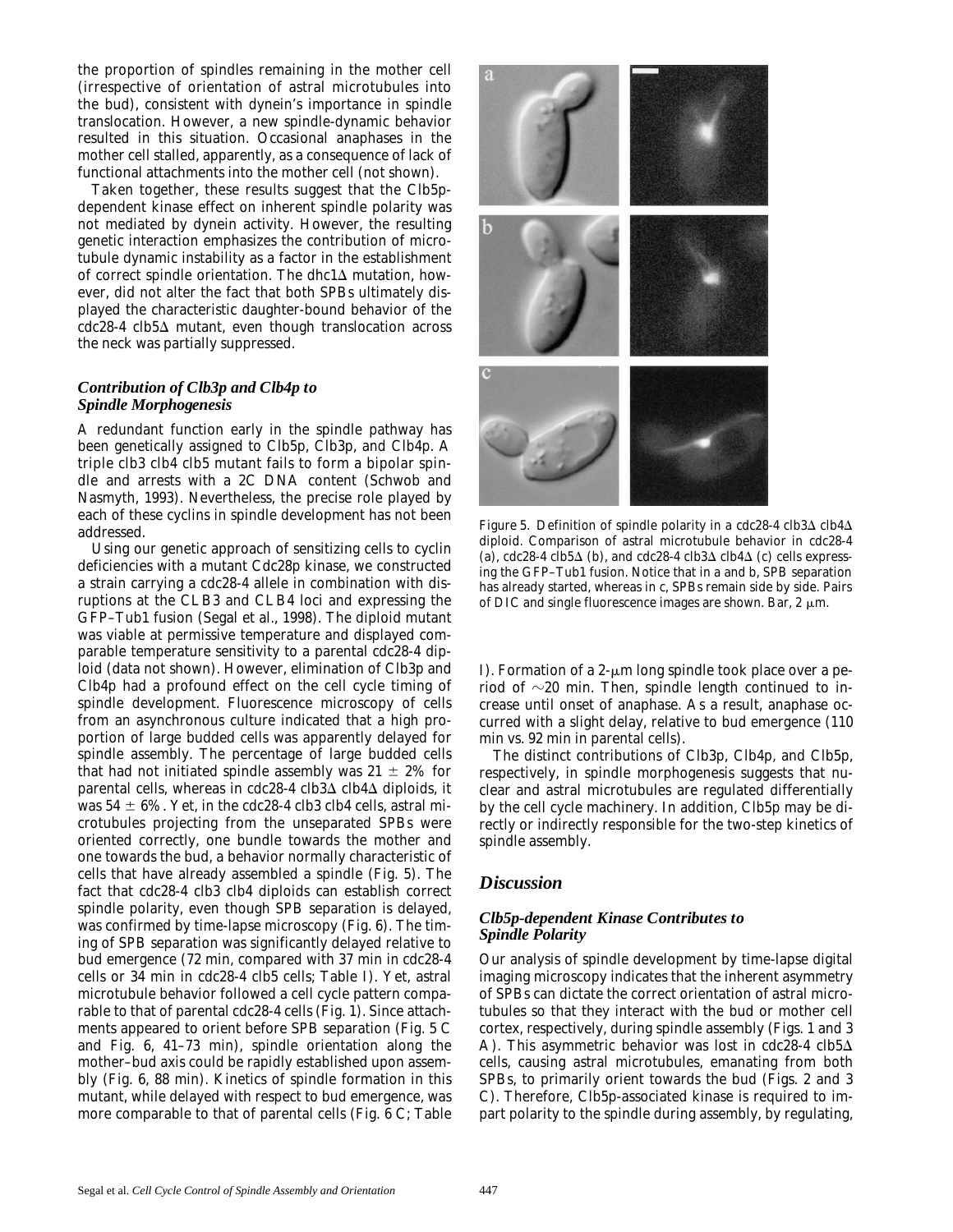

at least,  $SPB<sub>mother</sub>$  function. This event must occur within a restricted temporal window (Segal et al., 1998), possibly related to changes in astral microtubule dynamic properties during the cell cycle. Before spindle development, astral microtubules display fast turnover rates (Carminati and Stearns, 1997; Shaw et al., 1997b; Tirnauer et al., 1999). Failure within this restricted period to specify spindle polarity appears to compromise spindle orientation, suggesting that misoriented astral microtubule contacts might be difficult to rectify once microtubule turnover rates decrease later in the cell cycle. Alternatively, Clb5p activity may only ensure correct spindle polarity if present before SPB separation.

Two additional B-type cyclins, Clb3p and Clb4p, were dispensable for correct spindle polarity (Figs. 5 and 6). However, these cyclins were important for correct timing of spindle assembly (Fig. 6; Table I).

#### *Spindle Assembly and Orientation Are Tightly Linked Processes*

Our studies of spindle assembly in cells expressing a Tub1–GFP fusion enabled us to correlate astral microtubule behavior with spindle assembly. Our conclusions,

*Figure 6.* Spindle assembly and orientation in a *cdc28-4*  $\textit{clb3}\Delta$   $\textit{clb4}\Delta$  cell expressing the GFP–Tub1 fusion. A, Timelapse series showing delayed spindle assembly in a *cdc28-4 clb3*D *clb4*D cell. SPB separation started at 73 min after bud emergence. Spindle orientation along the mother–bud axis was achieved by 88 min, before anaphase. Though astral microtubules are difficult to distinguish in this series, frame 41 corresponds approximately to the cell cycle stage of the cell shown in Fig. 5 C, suggesting that attachments to the mother and bud cell cortex occurred approximately on schedule (arrowheads), even though SPBs remained side by side for an additional 32 min. Numbers indicate time elapsed in minutes relative to bud emergence for the upper cell. Bar,  $2 \mu m$ . B, Cartoon of microtubule structures and cell outline for the indicated frames. Asterisk indicates  $SPB_{dauge}$ . C, Kinetics of spindle assembly from pole separation to initiation of anaphase in a *cdc28-4 clb3 clb4* cell. For reference, the kinetics of the parental cell shown in Fig. 1 C has been overlaid (gray line). For statistical information, see Table I.

while consistent with previous studies dealing separately with either kinetics of SPB separation (Kahana et al., 1995; Yeh et al., 1995) or astral microtubule behavior (Carminati and Stearns, 1997; Shaw et al., 1997b), convey an integrated view of spindle assembly and initial orientation as tightly linked processes.

After bud emergence, side by side SPBs orient facing the bud neck, a process that depends on a microtubule-based search mechanism (Shaw et al., 1997b). Both in wild-type (not shown) and parental *cdc28-4* diploids (Fig. 1), we observed that formation of a short,  $\langle 1.2 \text{--} \mu \text{m}$  spindle was accompanied by interactions between one pole  $(SPB<sub>mother</sub>)$ and the vicinity of the neck via astral microtubules. Individual spindles spent a variable time (5–15 min) at this stage before proceeding to the second phase of spindle assembly (not shown). During the second phase, astral microtubules from the SPB<sub>mother</sub> continued to grow into the mother cell and interacted with points further away from the neck as the spindle oriented along the mother–bud axis and reached a constant size of  $\sim$ 2  $\mu$ m.

Interestingly, dynein–GFP label is first acquired by the SPB<sub>mother</sub> when the poles were  $\sim$ 1  $\mu$ m apart (Fig. 3 B). As label gradually increased, the distance between the poles remained approximately constant (Fig. 3, A and B). This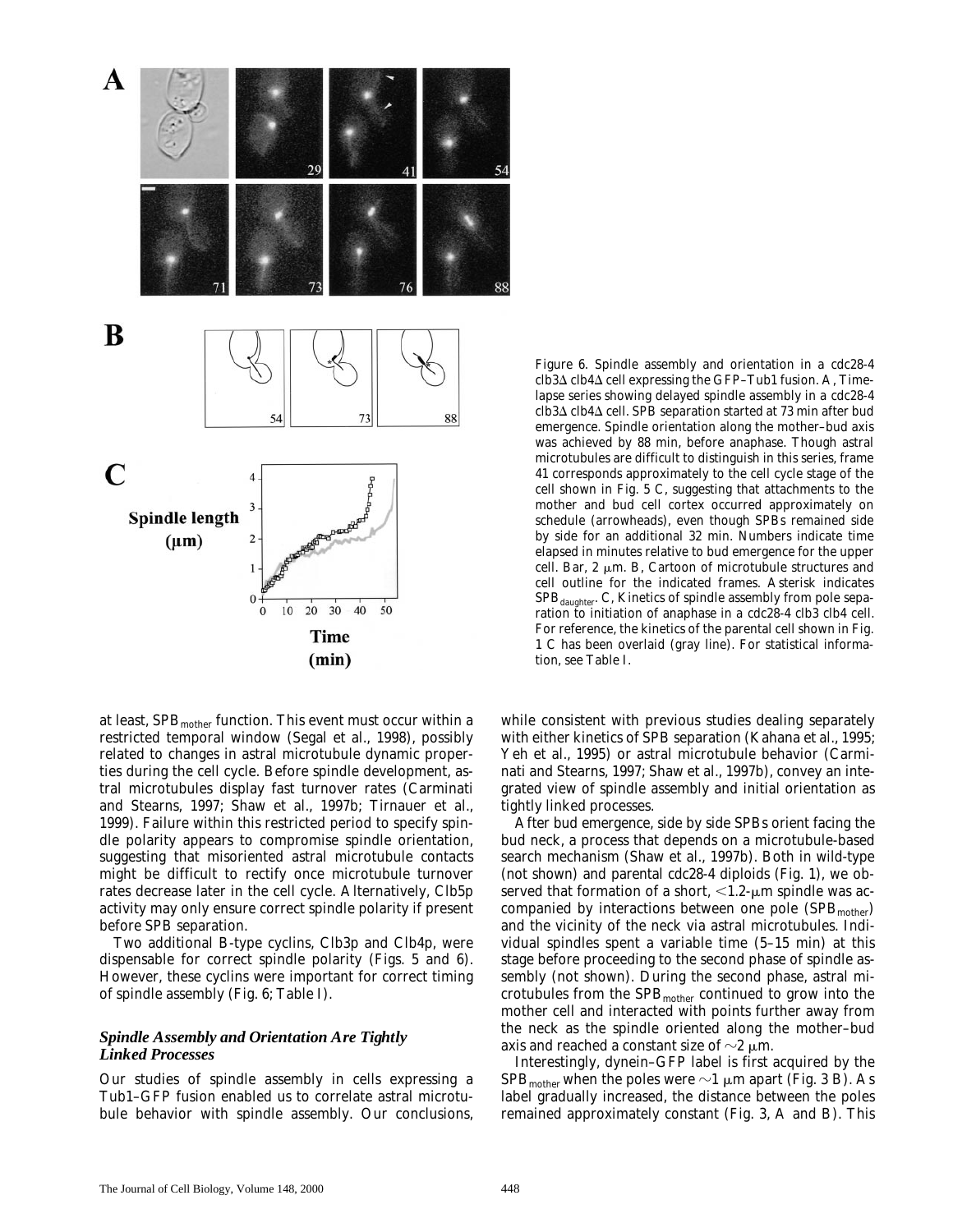suggests that acquisition of dynein–GFP label by the  $SPB<sub>mother</sub>$  occurs coincident with the transition between the first and second phase of spindle assembly.

In view of these results, it is striking that  $cdc28-4$   $clb5\Delta$ cells displayed a spindle polarity defect, as well as altered kinetics of spindle assembly (Fig. 2). The simultaneous labeling by dynein–GFP at onset of SPB separation and the perturbed kinetics of spindle assembly might represent independent defects resulting from loss of Clb5p-dependent kinase. Yet, it is tempting to suggest that both defects are somehow related. The wild-type program of dynein–GFP acquisition and the kinetics of SPB separation may indicate that spindle orientation (i.e., astral microtubule organization and/or interactions with the neck) and spindle morphogenesis can cross-talk at the transition between the first and second step of spindle assembly.

It is unlikely that the spindle polarity and morphogenesis defects in *cdc28-4 clb5* $\Delta$  cells are a consequence of Clb5p normally antagonizing Clb3p and Clb4p function. First, these three cyclins have been suggested to play a redundant function in the spindle pathway (Schwob and Nasmyth, 1993). Second, *CLB3* is a high dosage suppressor of the *cdc28-4 clb5* $\Delta$  lethality and spindle positioning defect (Segal et al., 1998). In addition, our kinetic studies of spindle assembly in the context of S-phase checkpoint activation by 0.1 M hydroxyurea (Clarke et al., 1999; Clarke, D.J., M. Segal, and S.I. Reed, unpublished results), do not favor a relationship between the biphasic kinetics of spindle assembly discussed here and events associated with completion of DNA replication.

Previously, we have reported that in *cdc28-4 clb5* $\triangle$  cells, nuclear division in the bud was blocked (Segal et al., 1998). The combination of defects in spindle morphogenesis described in the present study may account for this observation. Whether the inability of spindles to elongate results from the triggering of a checkpoint or from a mechanical defect remains to be determined.

#### *A Model for Clb5p Role in Spindle Morphogenesis*

At present, our understanding at the molecular level of structures and events associated with astral microtubule organization is too limited to suggest a defined target(s) for Clb5p kinase relevant to SPB asymmetry. After SPB duplication, astral microtubules emerge from the bridge region (Byers and Goetsch, 1975; Byers, 1981). Throughout the rest of the cell cycle, however, astral microtubules seem to organize from the outer plaques of the SPBs. In addition, a model to explain establishment of asymmetry upon SPB separation must incorporate the fact that it is the old SPB inherited from the previous cell cycle that is destined to the mother cell (Vallen et al., 1992). Interestingly, it was a Kar1–LacZ fusion (mistargeted to the outer plaque) that revealed the asymmetric nature of SPBs. Wild-type Kar1, which localizes to the half-bridge, associates with both SPBs throughout the cell cycle (Spang et al., 1995). Thus, the mechanistic implications for the differential association of this protein fusion remain unclear.

The asymmetric acquisition of a dynein–GFP fusion by the SPBs correlates with the promotion of asymmetric dynamic contacts towards the bud and mother cell. This suggests that timing of microtubule organization by SPBs



*Figure 7.* A model for coordinated spindle assembly and orientation. After bud emergence, the duplicated SPBs orient facing the bud neck via astral microtubules emanating from the bridge (a). Once oriented, one pole, the  $SPB_{\text{daughter}}$ , inherits these astral microtubules as the bridge divides between the two SPBs (b). A "fast" phase of spindle assembly occurs and, coordinate with this event, astral microtubules initiate interactions from each pole with the mother cortex at the neck area (c). These interactions may initiate a transition to a second, slower phase of spindle formation. While spindle assembly continues, astral microtubules from the  $SPB<sub>mother</sub>$  are crucial to impart correct orientation to the spindle along the mother–bud axis (d–f). Spindle morphogenesis in *cdc28-4 clb5* cells is deregulated in step (c), leading to inherent symmetry of the spindle already at this point.

is crucial for microtubule orientation, as anticipated by Shaw et al. (1997b). Thus, dividing spindle morphogenesis into two temporally distinct steps might ensure the asymmetric behavior of SPBs. The first step would commit the  $SPB_{dauge}$  to interact with the bud cortex. The second step would impart mother-bound behavior to the remaining pole (Fig. 7). Initially, astral microtubules emanating from the bridge interact with the bud cell cortex (Fig. 7 a). Based on time-lapse microscopy, astral microtubules interact continuously with the bud before and during SPB separation. This may indicate that, as the poles separate, the microtubules initially present on the bridge are inherited by a single pole, the SPB<sub>daughter</sub> (Fig. 7 b). Regardless of the mechanistic details, however, this event cannot solely regulate spindle polarity. As SPBs separate, microtubule organization at the respective outer plaques must be delayed until a temporal window, when initial contacts with the mother cell at the neck area, would be favored. Since one pole is initially committed to be the SPB<sub>daughter</sub>, the delay in microtubule organization could actually be imparted to both poles with the net result of ensuring correct fate to the  $SPB<sub>mother</sub>$  (Fig. 7 c).

Dynein–GFP labeling is consistent with such a model. The intensity of label remains constant through initial orientation of the microtubule bundle into the bud and the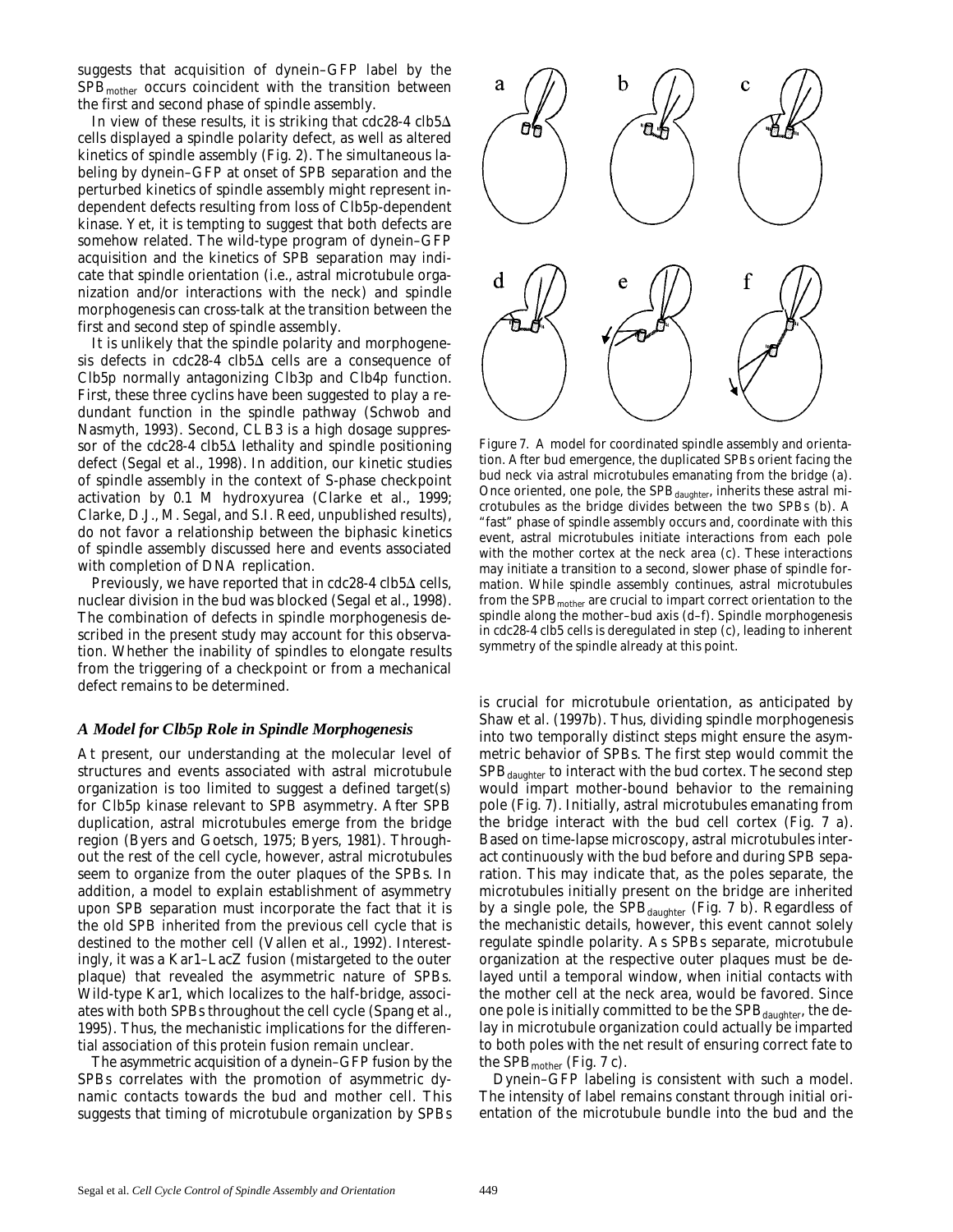early steps of SPB separation. Thus, the bundle of microtubules associated with the bud seems to be inherited by the  $SPB_{doubter}$ . As a short spindle forms, delayed acquisition is only evident on the SPB<sub>mother</sub>. Microtubule organization by the  $SPB_{daughter}$ , however, is not revealed because of the already existing label at this pole.

The pattern of dynein–GFP labeling in a *cdc28-4 clb5*D cell (Fig. 3 C) suggests that the initial partition of microtubules associated with the bud occurs correctly since only one pole seemed to retain contacts to the bud cortex at onset of SPB separation (Fig. 3 C, 0 min). However, this mutant presumably organized microtubules at the outer plaque of the SPBs prematurely and/or uncoordinated with respect to SPB separation. The net result is that the  $SPB_{\text{mother}}$  lacks the normal lag in dynein–GFP acquisition that reflects correct fate. Thus, both poles become equally likely to be daughter-bound. This model can explain how Clb5p regulates correct asymmetry at a point in which two poles are already present. It is possible that Clb6-dependent kinase in this strain may be sufficient to bring about clipping of the bridge with correct timing relative to bud emergence. This event also requires B-type cyclin-dependent Cdc28p activity since it is blocked in a *cdc4* mutant, which arrests before Clb-dependent kinase activation at the restrictive temperature (Byers, 1981; Schwob et al., 1994). Yet, Clb6p activity may be unable to regulate outer plaque function unless grossly overexpressed (Segal et al., 1998). Thus, Clb5p/Cdc28p kinase activity may be necessary to inhibit or delay astral microtubule organization from the SPB outer plaque until the cell is permissive for mother cortex interaction.

It is not known what triggers initial organization of astral microtubules at the outer plaque or how the process might be coordinated during SPB separation. Yet this, or a closely related event, remains a likely target in imparting Clb5p-dependent SPB asymmetry. For example, association of the  $\gamma$ -tubulin complex to the outer plaque target, Spc72p (Knop and Schiebel, 1998), may be subjected to regulation by cyclin-dependent kinases. Cortical cues are important in establishment of correct spindle orientation (Lee et al., 1999; Miller et al., 1999). Their contribution to the *cdc28-4 clb5* phenotype, however, is mostly reflected in the different penetrance of the nuclear positioning defect in haploids and diploids (Segal et al., 1998; Segal, M., K. Bloom, and S.I. Reed, manuscript in preparation). However, our genetic analysis does not support a primary role for known cortical cues in mediating the initially symmetric behavior of spindles in *cdc28-4 clb5*D cells described here (Segal, M., K. Bloom, and S.I. Reed, unpublished results).

Development of a multicellular organism entails the ability to generate a variety of cell types beginning from a single cell. Diversity arises primarily from asymmetric divisions, resulting in daughter cells that differ in developmental fates (Rhyu and Knoblich, 1995). The strategy, which relies on regulating the orientation of cell divisions in response to positional cues, has been characterized in a variety of systems, including the early divisions of *Caenorhabditis elegans* (Rhyu and Knoblich, 1995) and mammalian neurogenesis (Hyman and White, 1987). The mechanism for spindle orientation shares common features with the yeast system (Chenn and McConnell, 1995; Rhyu and Knoblich, 1995; Skop and White, 1998). The

role of Clb5p in the definition of inherent spindle polarity in yeast suggests that the cell cycle machinery may also play a crucial role in early development, by regulating centrosome asymmetry. In turn, alternative modes of spindle orientation might contribute to specify symmetric versus asymmetric divisions and, eventually, cell fate.

We thank A.F. Straight and D. Stuart for the generous gift of plasmids and strains. Thanks to C. Wittenberg and K. Sullivan for stimulating discussions and members of the Reed, Wittenberg, Russel, Bloom, and Salmon labs for the supporting environment.

M. Segal acknowledges fellowships from the European Molecular Biology Organization and the Human Frontiers in Science Program. D.J. Clarke was supported by a United States Army Medical Research Materiel Command Breast Cancer Research Fellowship. This work was supported by a United States Public Health Service grant GM38328 to S.I. Reed.

Submitted: 2 November 1999 Revised: 30 December 1999 Accepted: 5 January 2000

#### *References*

- Byers, B. 1981. Cytology of the yeast life cycle. *In* The Molecular Biology of the Yeast *Saccharomyces*: Life Cycle and Inheritance. J.N. Strathern, E.W. Jones, and J.R. Broach, editors. Cold Spring Harbor Laboratory Press, Cold Spring Harbor, NY. 59–96.
- Byers, B., and L. Goetsch. 1975. Behavior of spindles and spindle plaques in the cell cycle and conjugation of *Saccharomyces cerevisiae*. *J. Bacteriol.* 124:511–523.
- Carminati, J.L., and T. Stearns. 1997. Microtubules orient the mitotic spindle in yeast through dynein-dependent interactions with the cell cortex. *J. Cell Biol.* 138:629–641.
- Chenn, A., and S.K. McConnell. 1995. Cleavage orientation and the asymmetric inheritance of Notch1 immunoreactivity in mammalian neurogenesis. *Cell.* 82:631–641.
- Clarke, D.J., M. Segal, G. Mondésert, and S.I. Reed. 1999. The Pds1 anaphase inhibitor and Mec1 kinase define distinct checkpoints coupling S phase with mitosis in budding yeast. *Curr. Biol.* 9:365–368.
- Eshel, D., L.A. Urrestarazu, S. Vissers, J.C. Jauniaux, J.C. Van Vliet-Reedijk, R.J. Planta, and I.R. Gibbons. 1993. Cytoplasmic dynein is required for normal nuclear segregation in yeast. *Proc. Natl. Acad. Sci. USA.* 909:11172– 11176.
- Fitch, I., C. Dahmann, U. Surana, A. Amon, K. Nasmyth, L. Goetsch, B. Byers, and B. Futcher. 1992. Characterization of four B-type cyclin genes of the budding yeast *Saccharomyces cerevisiae*. *Mol. Biol. Cell.* 3:805–818.
- Hoyt, M.A., and J.R. Geiser. 1996. Genetic analysis of the mitotic spindle. *Annu. Rev. Genet.* 30:7–33.
- Hyman, A.A., and J.G. White. 1987. Determination of cell division axes in the early embryogenesis of *Caenorhabditis elegans*. *J. Cell Biol.* 105:2123–2135.
- Kahana, J.A., B.J. Schnapp, and P.A. Silver. 1995. Kinetics of spindle pole body separation in budding yeast. *Proc. Natl. Acad. Sci. USA.* 92:9707–9711.
- Knop, M., and E. Schiebel. 1998. Receptors determine the cellular localization of a  $\gamma$ -tubulin complex and thereby the site of microtubule formation. *EMBO (Eur. Mol. Biol. Organ.) J*. 17:3952–3967.
- Lee, L., S.K. Klee, M. Evangelista, C. Boone, and D. Pellman. 1999. Control of mitotic spindle position by the *Saccharomyces cerevisiae* formin Bni1p. *J. Cell Biol.* 144:947–961.
- Lew, D.J., T. Weinert, and J.R. Pringle. 1997. Cell cycle control in *Saccharomyces cerevisiae*. *In* The Molecular and Cellular Biology of the Yeast *Saccharomyces*. J.R. Pringle, J.R. Broach, and E.W. Jones, editors. Cold Spring Harbor Laboratory Press, Cold Spring Harbor, NY. 607-695.
- Li, Y.-Y., E. Yeh, T. Hays, and K. Bloom. 1993. Disruption of mitotic spindle orientation in a yeast dynein mutant. *Proc. Natl. Acad. Sci. USA.* 90:10096– 10100.
- Maddox, P., E. Chin, A. Mallavarapu, E. Yeh, E.D. Salmon, and K. Bloom. 1999. Microtubule dynamics from mating through the first zygotic division in the budding yeast *Saccharomyces cerevisiae*. *J. Cell Biol.* 144:977–987.
- Miller, R.K., D. Matheos, and M.D. Rose. 1999. The cortical localization of the microtubule orientation protein, Kar9p, is dependent upon actin and proteins required for polarization. *J. Cell Biol*. 144:963–975.
- Rhyu, M.S., and J.A. Knoblich. 1995. Spindle orientation and asymmetric cell fate. *Cell.* 82:523–526.
- Richardson, H., D.J. Lew, M. Henze, K. Sugimoto, and S.I. Reed. 1992. Cyclin-B homologs in *Saccharomyces cerevisiae* function in S phase and in G2. *Genes Dev*. 6:2021–2034.
- Schwob, E., and K. Nasmyth. 1993. *CLB5* and *CLB6*, a new pair of B cyclins involved in DNA replication in *Saccharomyces cerevisiae*. *Genes Dev.* 7:1160– 1175.